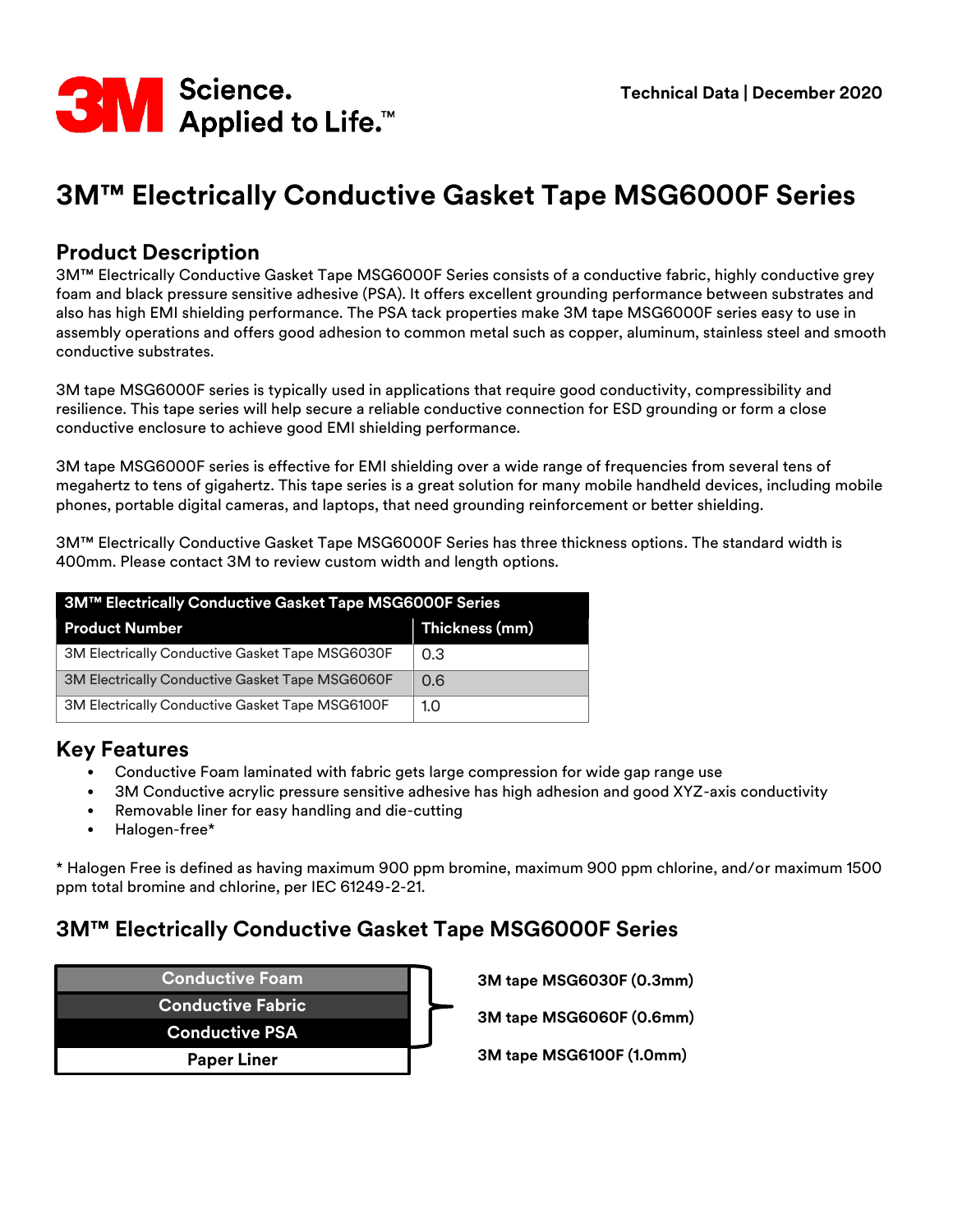#### **Product Construction/Material Description**

**Note:** The following technical information and data should be considered representative or typical only and should not be used for specification purposes.

| 3M™ Electrically Conductive Gasket Tape MSG6000F Series |                                                                            |  |  |  |
|---------------------------------------------------------|----------------------------------------------------------------------------|--|--|--|
| <b>Property</b>                                         | Value                                                                      |  |  |  |
| <b>Adhesive Type</b>                                    | <b>Black Conductive Acrylic Pressure Sensitive Adhesive</b>                |  |  |  |
| <b>Carrier Type</b>                                     | Conductive Foam Laminated with Conductive Fabric                           |  |  |  |
| <b>Foam Type</b>                                        | Polyurethane Plated with Cu/Ni                                             |  |  |  |
| <b>Tape Thickness</b>                                   | 3M tape MSG6030F: 0.3mm nominal (typical thickness tolerance 0.2mm-0.4mm)  |  |  |  |
|                                                         | 3M tape MSG6060F: 0.6mm nominal (typical thickness tolerance 0.45mm-0.8mm) |  |  |  |
|                                                         | 3M tape MSG6100F: 1.0mm nominal (typical thickness tolerance 0.85mm-1.2mm) |  |  |  |
| Liner Type & Color                                      | White PCK with "3M Electronics" logo in red and transparent PET liner      |  |  |  |

## **Applications**

- Applications that require a good conductivity, compressibility and resilience to secure a reliable conductive connection
- For ESD grounding or form a close conductive enclosure to achieve a good EMI shielding performance
- Mobile handheld devices including mobile phones, portable digital cameras, and laptops

## **Typical Physical Properties and Performance Characteristics**

**Note:** The following technical information and data should be considered representative or typical only and should not be used for specification purposes. Final product specifications and testing methods will be outlined in the products Certificate of Analysis (COA) that is provided once the product is approved by 3M for general commercialization and development work is completed.

| 3M™ Electrically Conductive Gasket Tape MSG6000F Series |                                 |                             |                             |                             |  |  |
|---------------------------------------------------------|---------------------------------|-----------------------------|-----------------------------|-----------------------------|--|--|
| <b>Property</b>                                         | Test Method*                    | <b>MSG6030F</b>             | <b>MSG6060F</b>             | <b>MSG6100F</b>             |  |  |
| 90° Peel Adhesion<br>(dwell 20 min @ RT)                | ASTM D3330<br>(Adhesion to SUS) | 0.3N/mm                     | 0.3N/mm                     | 0.3N/mm                     |  |  |
| <b>Shielding</b><br><b>Effectiveness</b>                | <b>ASTM D4935</b>               | 80dB                        | 80dB                        | 80dB                        |  |  |
| <b>Contact Resistance</b><br>through Adhesive           | ETM-11                          | $\leq$ 0.03 $\Omega$ /inch2 | $\leq$ 0.03 $\Omega$ /inch2 | $\leq$ 0.03 $\Omega$ /inch2 |  |  |

\*Methods listed as ASTM are tested in accordance with the ASTM method noted; 3M test method ETM-11 as described below

## **3M Test Method ETM-11 - Contact Electrical Resistance Test**

ETM-11, maintained at 5 psi (3.4N/cm²) measured on 1 square inch surface area, CR Unit:  $\Omega$ /inch $^2$ 

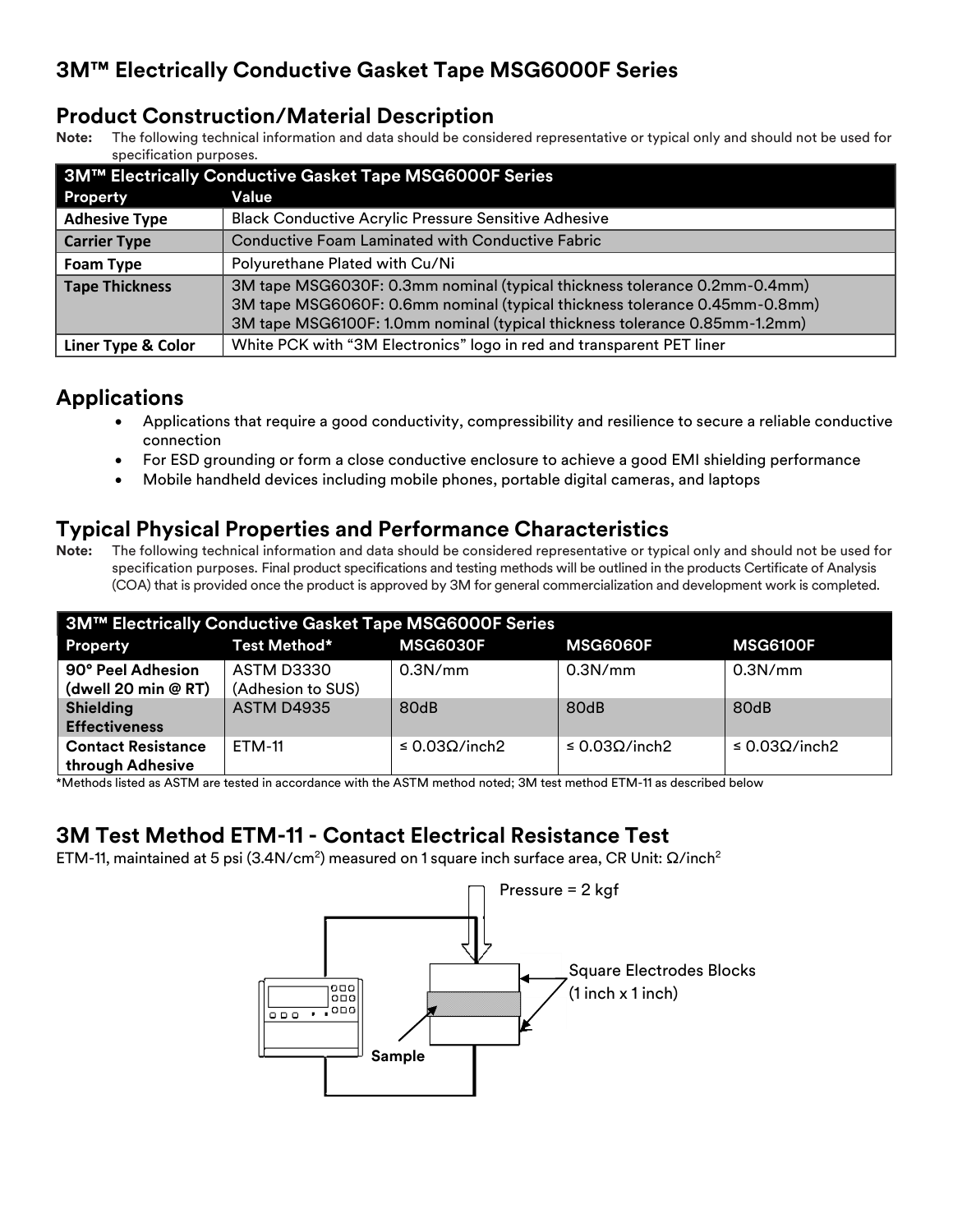## **3M™ Electrically Conductive Gasket Tape MSG6000F Series**

\*\*It is not suggested for excessive high or low temperature excursions where the application performance might be compromised. The user is recommended to conduct application evaluation to determine the fit-for-purpose of tape in their design.



**Force-Displacement-Resistance (FDR) Measurement Curves**

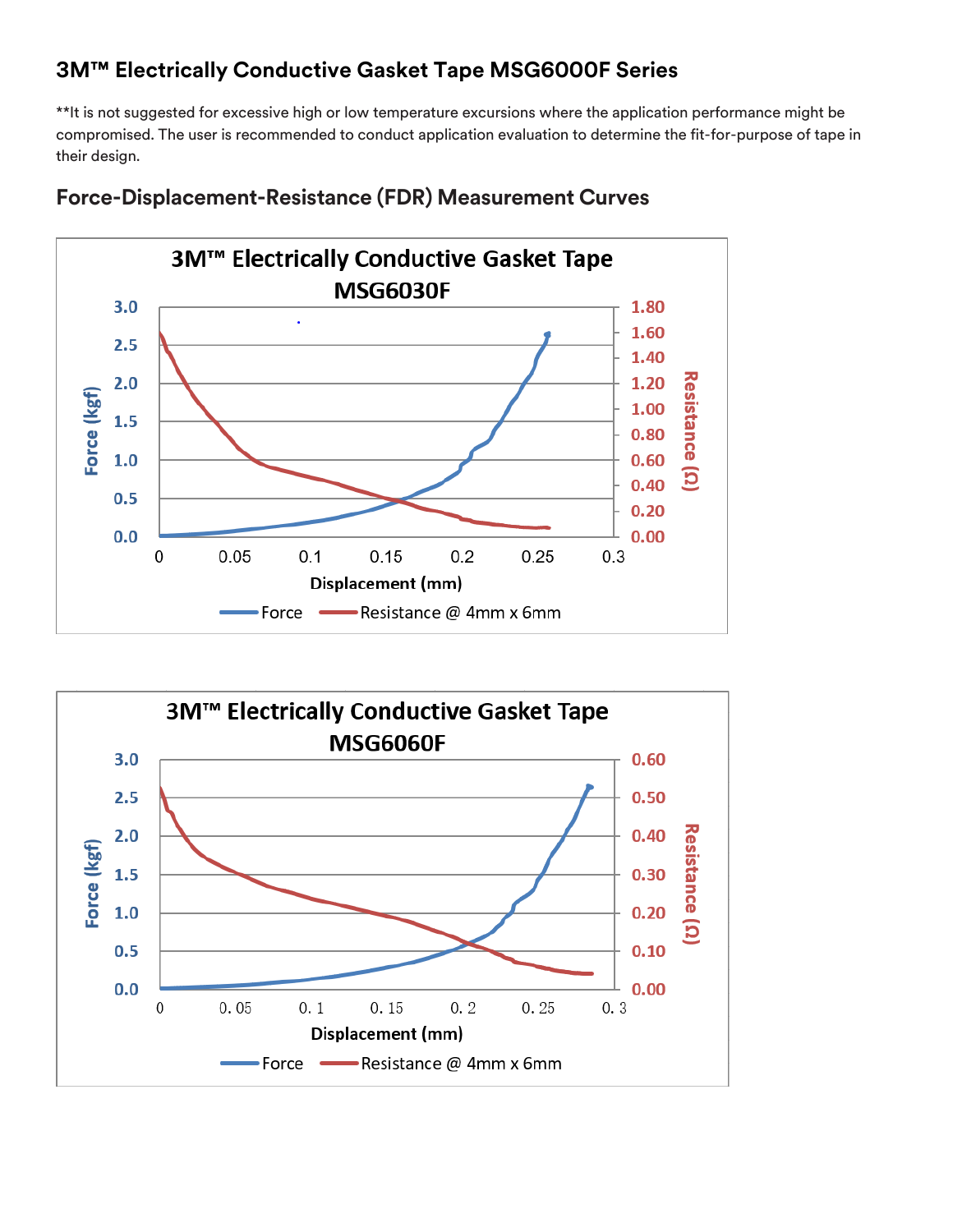#### **3M™ Electrically Conductive Gasket Tape MSG6000F Series**



# **Force-Displacement-Resistance (FDR) Measurement Curves (Continued)**

#### **Application Guide**

The bond strength of 3M™ Electrically Conductive Gasket Tape MSG6000F Series depends on the amount of adhesiveto-surface contact developed during application and substrate type and surface conditions.

Note\*: Carefully read and follow the manufacturer's precautions and directions for use when working with solvents. Tape application below 10°C (50°F) is not suggested. Once properly applied, low temperature holding power is generally satisfactory.

- 1) Firm application pressure helps develop better wet-out and adhesive contact and may lead to improved bond strength as well as electrical conductivity. Pressure must be applied to the bond area after assembly to ensure sufficient wet-out of the adhesive to the substrates and to engage the conductive acrylic adhesive fillers with the substrates to make electrical connection. Mechanical pressure (roller, metal bar) or finger pressure at 5-15 psi. (Optimally the application conditions are determined via a set of Design of experiments (DOE) using a range of application pressure, dwell time and temperatures (suggested initial range might include 5-15psi, 2-5 seconds, 21°C - 38°C).
- 2) Heat may be applied simultaneously with pressure to improve wetting, final bond strength and electrical conductivity. Suggested temperature range to evaluate is in the 38°C - 60°C range.
- 3) To obtain optimum adhesion, the bonding surfaces must be clean, dry and well unified. Some typical surface cleaning solvents are isopropyl alcohol or heptane.
- 4) Adhesion builds with time, up to 24 to72 hours may be required to reach final adhesion values.

## **Storage and Shelf Life**

The shelf life of 3M™ Electrically Conductive Gasket Tape MSG6000F Series is 12 months from the date of manufacture when stored in the original packaging materials and stored at 21°C (70°F) and 50% relative humidity.

# **Certificate of Analysis (COA)**

The 3M Certificate of Analysis (COA) for this product is established when the product is manufactured and is deemed commercially available from 3M. The COA contains the 3M specifications, test methods and test results for the product's performance attributes that the product will be supplied against. Contact your local 3M representative for this product's COA.